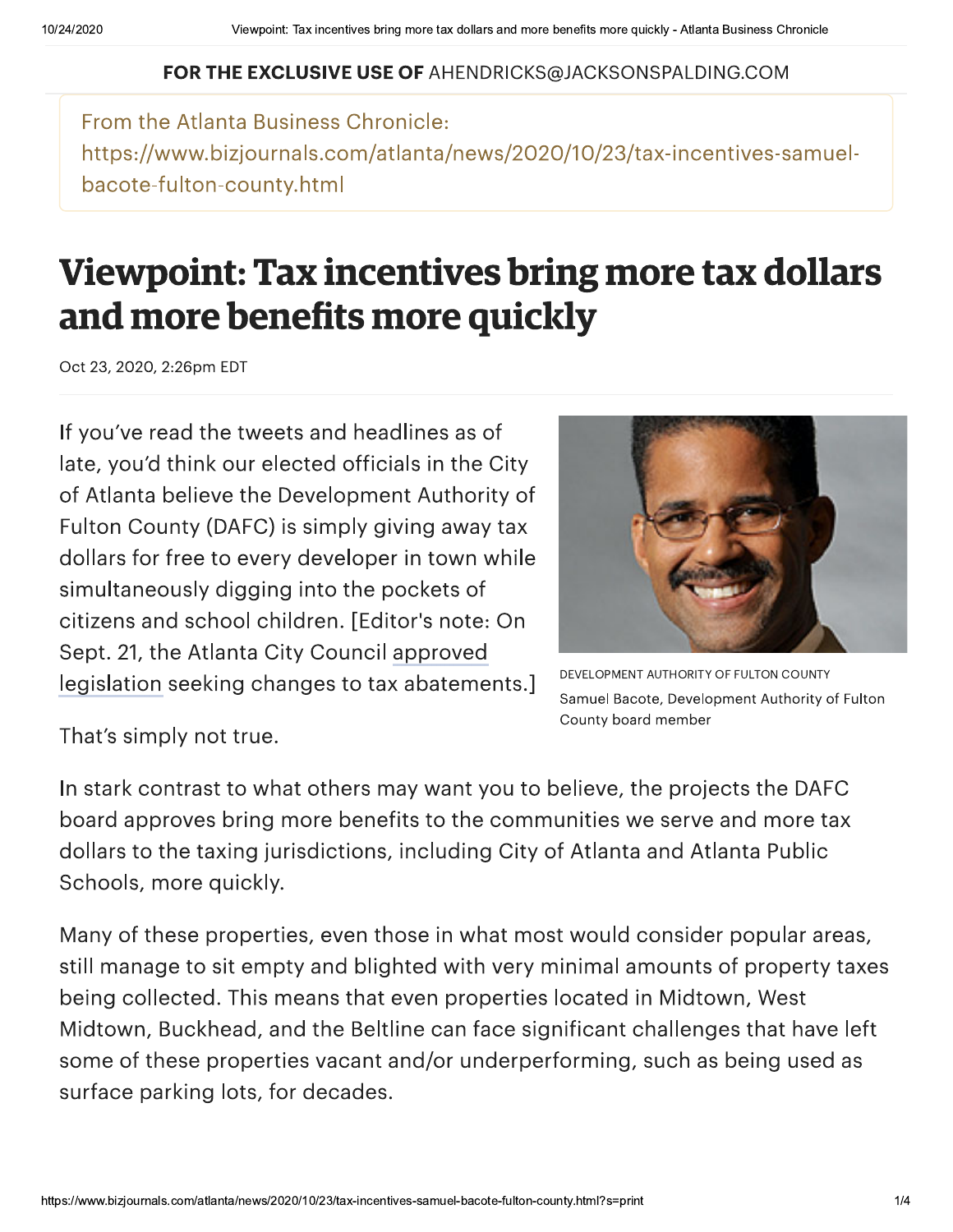These properties and others will wait for your tax dollars to eventually make much needed infrastructure improvements, such as replacing antiquated stormwater management systems, building roads, realigning dangerous intersections, and strengthening existing infrastructure.

Throughout my time serving on the DAFC board, I have seen countless examples where DAFC worked with developers on projects to prevent continued delays on developing these challenged properties in order to get these projects on the tax rolls immediately without placing an additional burden on taxpayers later on. These projects include:

A Peoplestown project where the developer is investing its own funds to remedy a hundred-year-old storm sewer line made of brick to benefit the proiect and neighboring communities to rid current flooding issues.

A Midtown project where the developer is investing its own funds in a site, which has sat vacant since 2006, to remedy topographical challenges, build a road for the Arts Center Way Extension, and ultimately win Invesco's relocation of its global headquarters for the City of Atlanta and Fulton County.

A Midtown project where the developer is investing its own funds to bury existing powerlines, contribute land and infrastructure improvements to the new Midtown Atlanta Art Walk, strengthen the existing infrastructure of the MARTA tunnel that runs beneath the property, realign the intersection at 12th Street and West Peachtree Street, and ultimately win Google as a tenant.

A Beltline project on Hamilton Avenue where the developer is investing its own funds to remedy a site that has vast deposits of potentially hazardous lime that have been allowed to sit for too many years, making the cost to develop the property prohibitive.

Private developers choose where they build and naturally go to more fertile ground bound by their capital. As it gets more expensive to build in some areas of Fulton County, due to market forces paired with the restrictions and demands imposed by local governments, they may choose to work with a development authority or even take their business to another metro county. DAFC does not seek out developers. They choose to bring projects to our authority when they have difficulty obtaining financing without additional equity of some kind.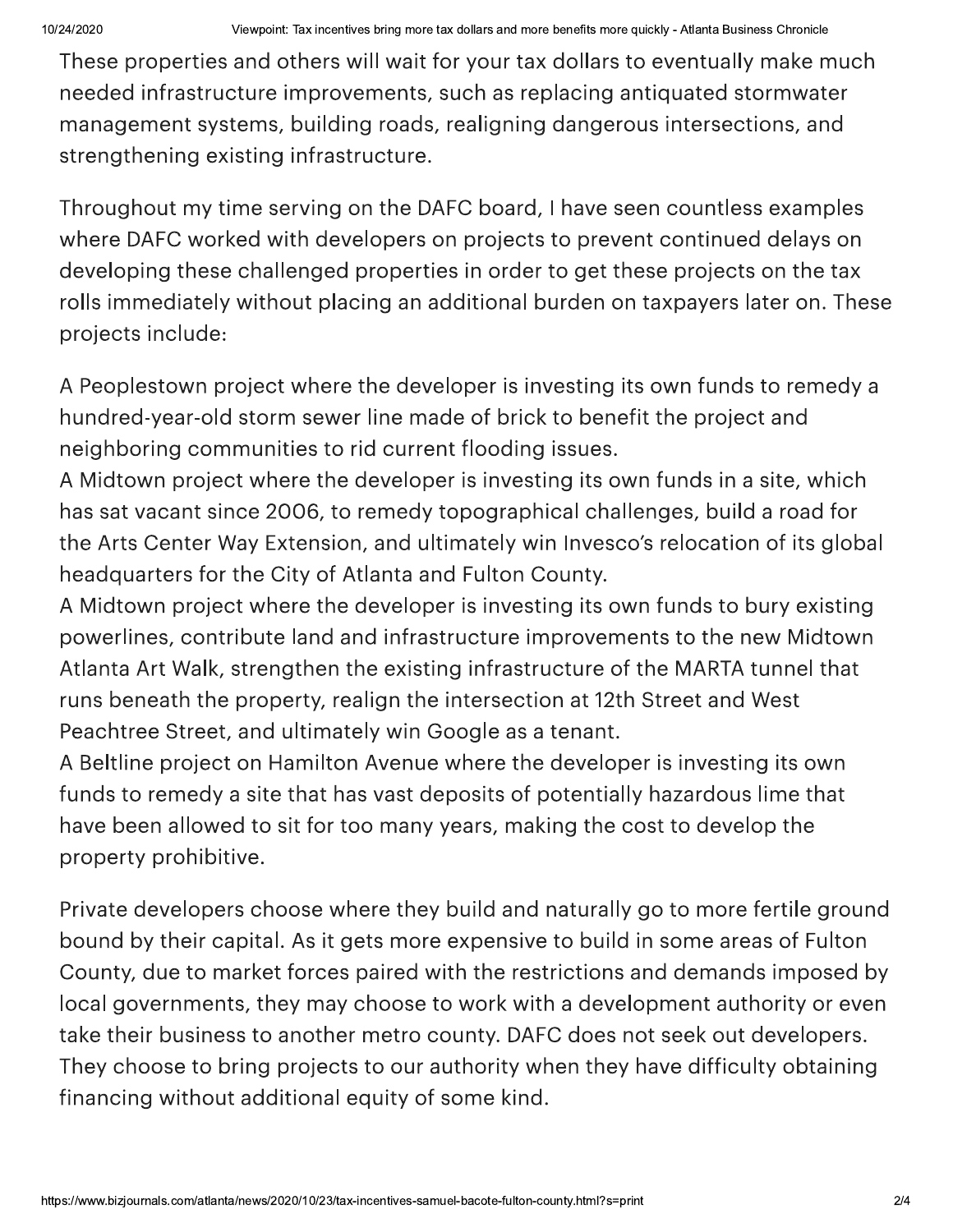These projects are thoroughly examined by our board and only brought forward after an extensive staff evaluation. Not all requests make it to the board level. Throughout the vetting process, DAFC pays close attention to extraordinary costs of proposed projects like site challenges, including failed attempts by previous developers to develop the project site. Many of these site challenges involve environmental cleanup, like the Hamilton Avenue project described above.

Developers must also show how they provide public benefits to the community in terms of created and retained jobs and enhanced development that otherwise wouldn't be as significant without the public-private partnership represented by our involvement. Enhanced development could mean, as it often does, our condition of minority involvement, affordable housing, improvements to aging infrastructure, creation of new public amenities like green space that's privately managed yet open to all and quite often other intrinsic elements that relate to community benefit agreements.

We notice that often times the projected incentive amount is actually less than some of these extraordinary costs that many of the DAFC projects face. That's because our incentives are very conservative by only running for a period of 10 years, with a net reduction of approximately 25% during the incentive period, which is only realized if the project is actually constructed or developed. It's important to note that this reduction is off of the new tax dollars that have been generated by the project, which in many cases is at least 10 to 20 times what was being paid prior to the development and are paid incrementally throughout the 10 years of the incentive. More tax dollars are provided more quickly to the taxing jurisdictions.

Often the money that's not collected during the incentive period is poured into the project, providing enhancements beyond what might have eventually materialized without our partnership. More benefits are provided more quickly to our residents.

it's hope for something<br>it is if we aren't at the ta<br>people would be deferr<br>https://www.bizjournals.com/atlanta/news/202 If we want more affordability, updated infrastructure, safer sidewalks and increased greenspaces throughout our county, someone has to pay for it. Often, it's either at the moment - during a good real estate cycle when developers have projects, or it's hope for something later after our taxes and fees have increased. The way I see it is if we aren't at the table, our collective dreams for a vibrant community for all people would be deferred or never realized. We look beyond the ten-year incentive